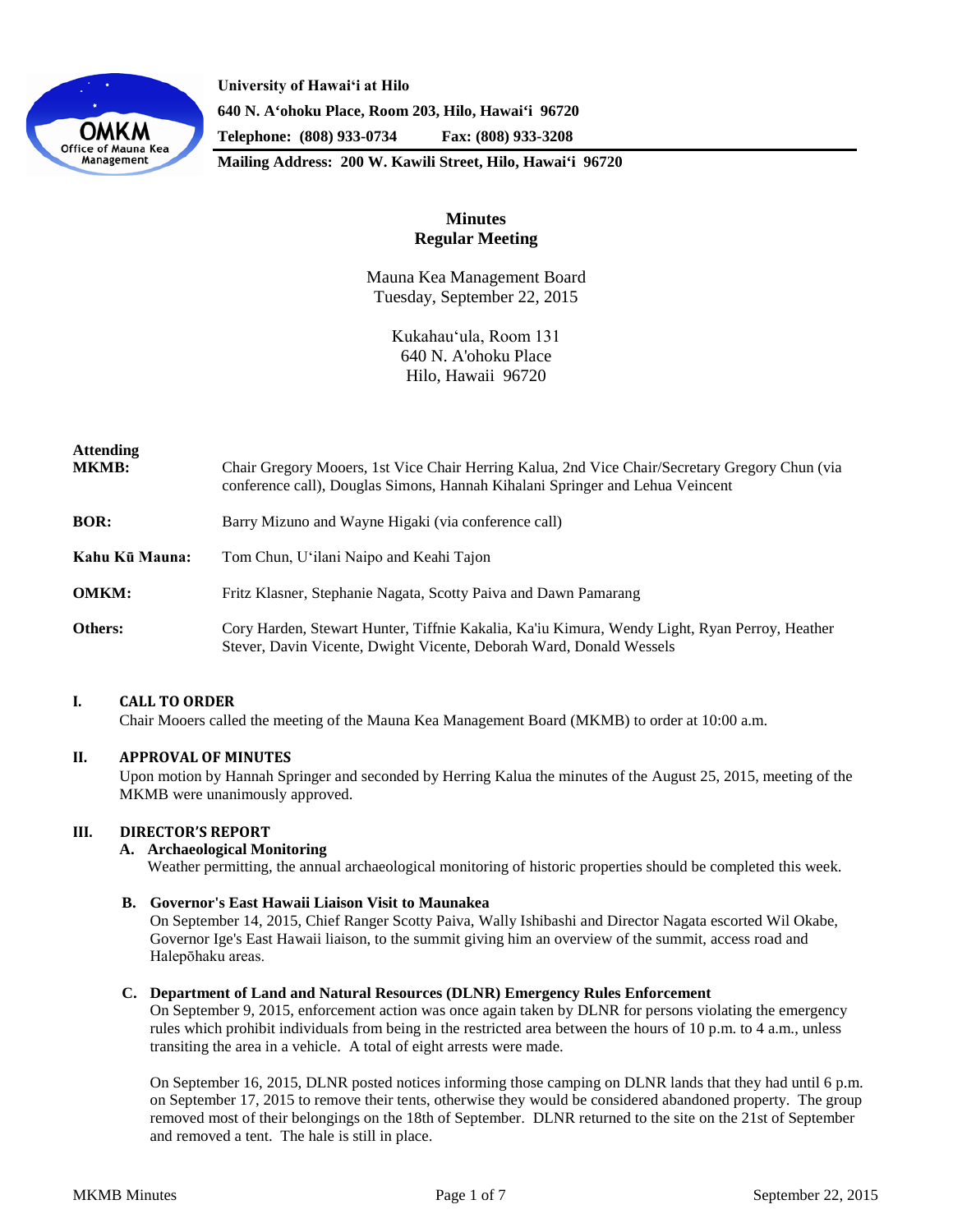# **D. Preliminary Injunction Against the Emergency Rules**

Judge Ibarra heard testimony on August 20, 2015, relating to a request for a preliminary injunction regarding emergency rules. Judge Ibarra ruled that neither the State nor the plaintiff made convincing cases for their positions. The judge ruled to have the case move to trial on the merits of the issues. A request for a summary judgment was submitted and a hearing has been set for mid-October.

## **E. Removal of Ahu**

As it was reported in the media, the ahu located between the 3rd and 4th mile marker alongside the summit access road has been reported missing. This ahu was first observed on June 24, 2015, the day the Thirty-Meter Telescope (TMT) attempted to access its site. It was located adjacent to the rock walls that were constructed across the access road. It is our understanding that the location of the ahu is where Mauna Kea Observatories Support Services (MKSS) stores rock and road materials used for its road maintenance and repair operations. The Office did not remove the ahu nor did it authorize the removal of the ahu. It is currently under investigation by MKSS and a report is expected within the week.

Hannah Springer asked if the report could be distributed to the Board. Director Nagata replied it could be.

## **F. Meeting with Protectors**

Last week Director Nagata met with individuals from Ku Kiaʻi Mauna Kapu Aloha to talk about many of the issues and concerns that are happening on the mountain. It turned out to be a very good discussion and we will continue to have dialogue. Director Nagata will be going back to Kahu Kū Mauna to talk about these issues and how they want to participate in handling a lot of these cultural issues.

# **IV. KAHU KŪ MAUNA COUNCIL (KKMC)**

Tom Chun reported the Council did not meet this month but will be meeting in October. Mr. Chun acknowledged the Board's appointment of the two newest Council members, Uʻilani Naipo and Leningrad Elarionoff, and thanked those who have volunteered on the Council for the past eight years. The Council also looks forward to someone giving a cultural report such as how Mr. Klasner gives his Environment Committee report.

## **V. Committee Reports**

## **Environment Committee**

Fritz Klasner displayed the winning art pieces from the Aloha Art Festival held at ʻImiloa Astronomy Center in August. The three categories were: Adult Non-Resident, Adult Resident and Youth. The framed pictures will be displayed at the Visitor Information Station (VIS) at Halepōhaku and could possibility displayed at ʻImiloa also before going to the VIS.

On September 16, during a regular facility monitoring outside at Halepōhaku, two species of ants were found that were not previously known to be at Halepōhaku. The two were *Ochetelllus glaber* (black house ant) best estimate is it originated from Australia. This is also the same species that was first found in April on the hale thatching. We have no way of connecting the two occurrences and there is no easy way to confirm this. The other ant found was *Tapinoma melonocephalum* (ghost ant) probably native to Africa or Eastern Asia. Both species were single individuals that were found. There were no trails or nests. We will continue to do surveys and sugar baits will be put out.

Under the Invasive Species Plan Rapid Response Procedures, the Board Chair was not notified because both of these species have been observed on the mountain before and we knew what had to be done. Both DLNR and the Department of Forestry and Wildlife are aware of the presence of these ants. We are finding more of the *Cardiocondyla kagutsuchi* ant species that we knew was established at Halepōhaku.

Because it has been a rather wet year and things are doing well, there is fireweed up at 12-13,000 feet elevation on the slopes with hundreds of seedlings. As far as we know, there is no good remedy for wind dispersed seeds. The State's target for the bio-control release was designed for lower elevation environments.

Norbert Schorghofer's permafrost project to document shallow ground water features on the mountain has found a couple of potential sites for permafrost that they will do more monitoring at. In August, Dr. Kenji Yoshikawa went to Hilo Intermediate School to give presentations on his permafrost work to the 7th and 8th grade classes.

There are three volunteer events coming up in October. Two with the Hawaii National Guard Youth Challenge Academy and one with the Biology Club.

The next Environment Committee meeting will be scheduled for early October.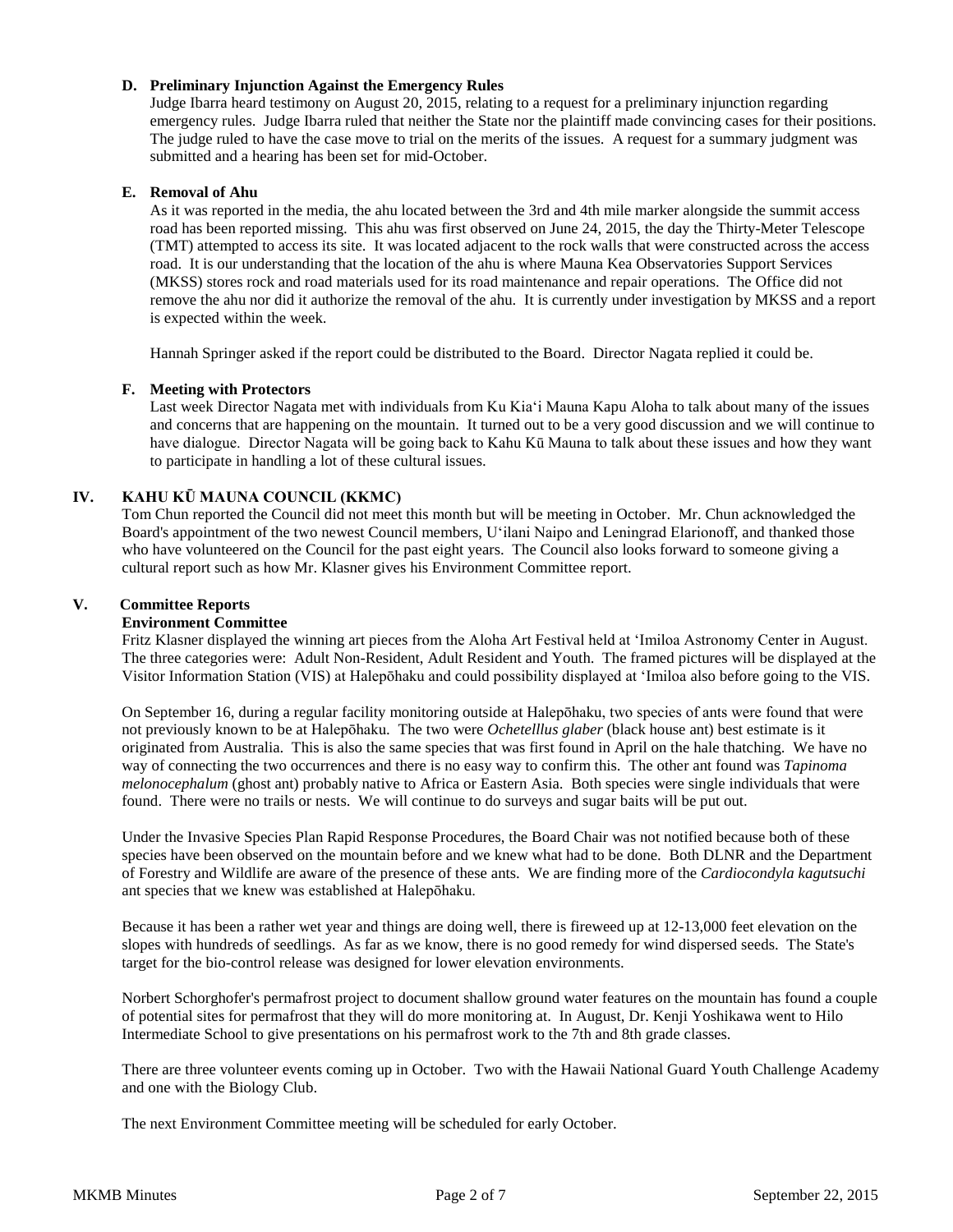Ms. Springer asked if the bio-control for fireweed is not intended for such high elevations and weeding and herbicide applications are not preferred treatments, will the fireweed be left to spread? Mr. Klasner stated he does not know of a good solution for fireweed. This is something he can bring up at the next Environment Committee meeting.

Deborah Ward stated there has been discussions of vehicle washing stations ever since 1985 and none of that has been implemented. That is one of the reasons it is being brought up from the Saddle Road where it is not being controlled. Another thing that has been discussed is the use of vans that only go from MKSS up to the summit and back so that they are not constantly carrying the seedlings.

# **VI. OLD BUSINESS**

# **A. Presentation - Erosion Project Update by Dr. Ryan Perroy**

Dr. Ryan Perroy gave an update on his project - Surficial Geomorphology & Erosion Monitoring at Maunakea, which is being funded by the Office. He is roughly half way through a 4-year project to collect baseline, (and repeat) high resolution topographic data, spatial imagery, and field data to:

- Quantify topographic changes over time relating to natural and anthropogenic disturbance and erosion events (establishing baseline erosion rate)
- Improve a habitat suitability model for the Wēkiu bug and other arthropod species (in conjunction with ongoing work by Dr. Jesse Eiben)
- Document site stability and change at known archaeological sites
- Contribute to other ongoing and new research efforts with the Mauna Kea Science Reserve

The primary purposes of his project are:

- What is the status of the Maunakea summit topography? (Baseline dataset)
- How is it changing?
- What can be done to address these changes?

The project ties in with the following Comprehensive Management Plan management actions:

- NR-15: Conduct baseline inventories of high-priority resources, as outlined in an inventory, monitoring, and research plan.
- NR-16: Conduct regular long-term monitoring, as outlined in an inventory, monitoring, and research plan.
- EO-6: Engage in outreach and partnerships with schools by collaborating with local experts, teachers, and university researchers, and by working with the ʻImiloa Astronomy Center of Hawaii.
- IM-6: Develop and implement an erosion inventory and assessment plan.

Dwight Vicente asked if the erosion that is going on is caused by the illegal industrialization of the summit. Dr. Perroy did not know how to answer that. He further explained the erosion that is occurring is due to water and how it gets directed.

Mr. Vicente asked if the erosion would eventually cause a massive landslide of the cinder cone. Dr. Perroy stated that was a good question. He did not think so, but thought the one time where you could get some kind of a massive failure event would probably be triggered with a large earthquake. Without some sort of major event like that he would not be overly concerned about. Big storm events could also change things.

Ms. Springer asked how many sites will the Terrestrial Laser Scanners (TLS) be set up. Dr. Perroy stated the TLS has a range of a little over a kilometer and it can scan what it can see. For his project, they set it up well over a hundred times.

Ms. Ward asked Dr. Perroy what his knowledge base was with regard to precipitation. How do you know how much water you are getting into those erosion events and under what circumstances? Dr. Perroy replied the weather stations on the summit are pretty well instrumented. For those precipitation events he would rely on the existing data which is being collected. Ms. Ward stated they have been told there is no data available. Dr. Perroy stated you could look at the website and get an assessment about how much rain has fallen.

Mr. Chun stated we do not have a data baseline for a lot of the information on the mountain because nobody either had the instrumentation or decided to do this in previous times. At Council meetings, a lot of times we were asked to approve the use of drones and other things that at that time we really did not understand or appreciate. Did you bring this drone over flight of the summit as part of an approval process?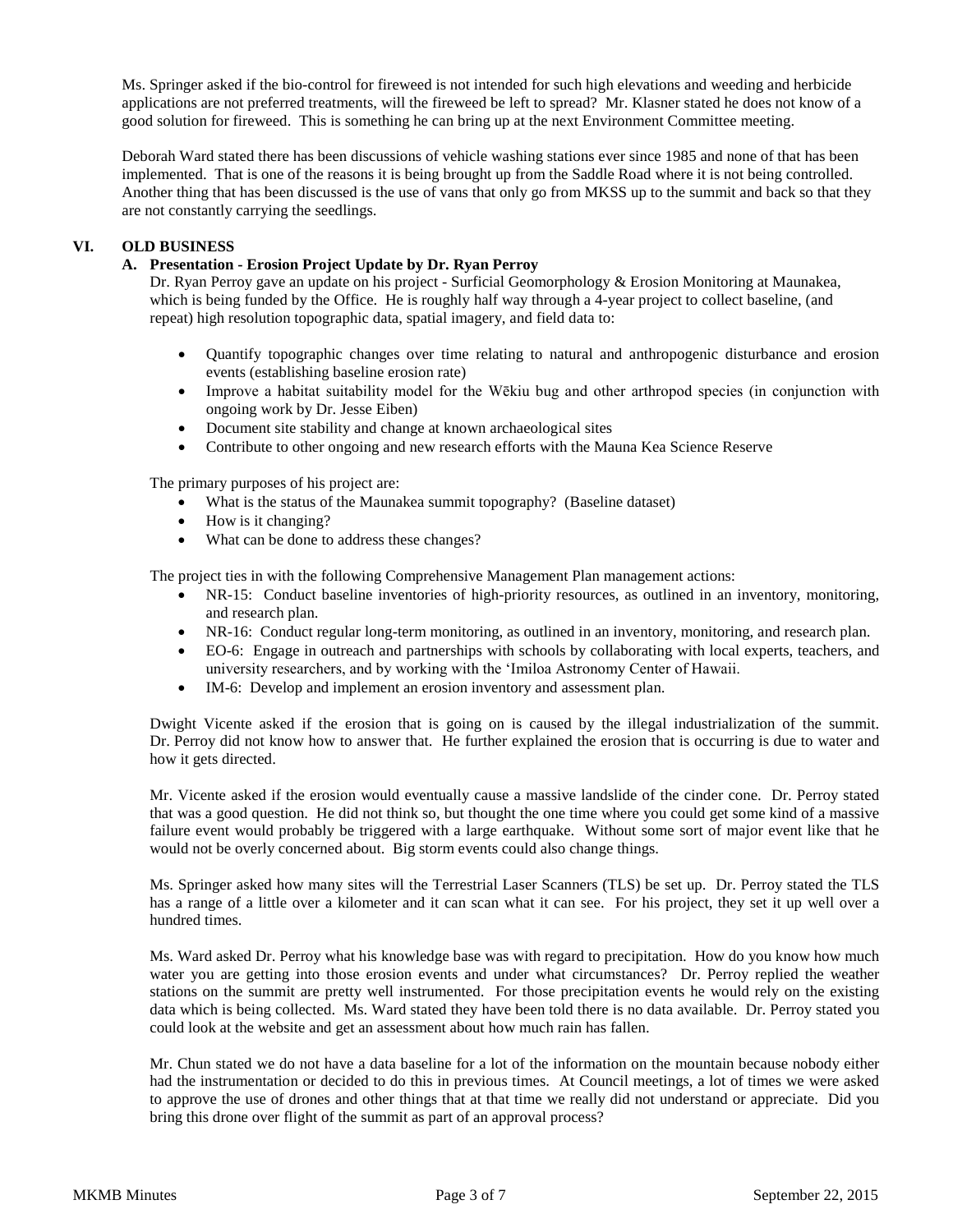Dr. Perroy stated he is incredibly sensitive about unmanned aerial vehicles (UAV) flying around people and private areas and other areas. He has and continues to work with the Office regarding his project and approvals. If there are additional venues for him to communicate with folks on his plans, he is happy to address that.

Mr. Klasner commented the drone was in the proposal, but he would be happy to give an update to the Council by either staff or by Dr. Perroy personally. Mr. Klasner also thanked Dr. Perroy and his crew because they stop and talk with all the groups at Halepōhaku and invite everyone to come and watch.

Douglas Simons asked Dr. Perroy if he was in touch with Mauna Kea Weather Center data set for his study. Dr. Perroy stated he has been accessing some of that for planning purposes and is aware that data sets are available.

Herring Kalua asked if, at the end of his 4-year study, he could provide information and compare current information with earlier years. Dr. Perroy replied he would only be able to provide an assessment for the past two years. He might be able to get some sense about past years, but couldn't say at this time if that was possible. Mr. Kalua thanked Dr. Perroy for helping the Office with the new technology to see what is done and help us to understand what is happening on the mountain.

Someone from the audience inquired if Dr. Perroy has been studying areas where man has had minimal impacts to create a baseline over the four year period to show the differences. Dr. Perroy replied yes he has.

## **VII. NEW BUSINESS**

## **A. Amendment of the Maunakea Management Board Bylaws regarding Terms of Officers of the Board**  Background

Section 3.2, Election and Term of Officers of the Board of the MKMB bylaws states:

The officers of the Board shall be the Chairperson, the Vice-Chairperson, and the Second Vice-Chairperson/Secretary. The officers shall be elected by the Board from among its members and shall serve a one-(1) year term that shall begin on July 1 and end on June 30 of the following calendar year. The terms of the initial officers shall expire on June 30, 2001. No officer may serve for more than two (2) consecutive terms in the same office. All officers shall be subject to removal at any time without cause by a majority vote of the full Board. The Board may, at its discretion, elect acting or temporary officers and may elect officers to fill vacancies occurring for any reason whatsoever, and may limit or enlarge the duties and powers of any officer elected by it.

Past practices of the Board has been to elect the officers who then remained in place until such time the officer rotated off the Board. It provided continuity in leadership as well as serving as a bridge in instances when members were reluctant to serve as officers, in particular, Chair.

It is recommended that terms for holding an officer's position be kept open, until the person is either removed from the position by a majority vote of the full Board; rotates off the Board; or the member indicates he or she no longer wishes to serve as an officer. Further, annual elections of officers may be too short a duration, but elections every two years may be more reasonable especially if the board meets bi-monthly, or quarterly, which amounts to only six or four meetings a year.

# **Discussions**

Chair Mooers stated that when the bylaws were drafted a term limit was established. Why? What was the goal of that? If the goal is still valid then the term limits should still apply. If we no longer think it is valid, then the bylaws should be changed.

Ms. Springer stated she understands the difficulty in a) getting volunteers to come to the table in the first place, and b) getting one to sit at the head of the table. Anything to make that more likely to occur would be reasonable. Mr. Kalua agreed with Ms. Springer adding they should consider a transition plan for the board so that we can update the new members so they can carry on and be on the same page with everyone else.

Chair Mooers stated the current bylaws do a good job of rotating membership of the Board so that the entire Board is not being turned over at the same time. The question is with the issue of officers. There are two points the director made. As we look at officers, we look at two year terms. With only four meetings a year, it really does not make a lot of sense to be changing officers every four meetings. As for as the chair's responsibilities, in addition to chairing the meetings, he also has weekly conference call meetings with the University and the director. There is a certain amount of time commitment involved there and other issues related to the development of the agenda. It is not an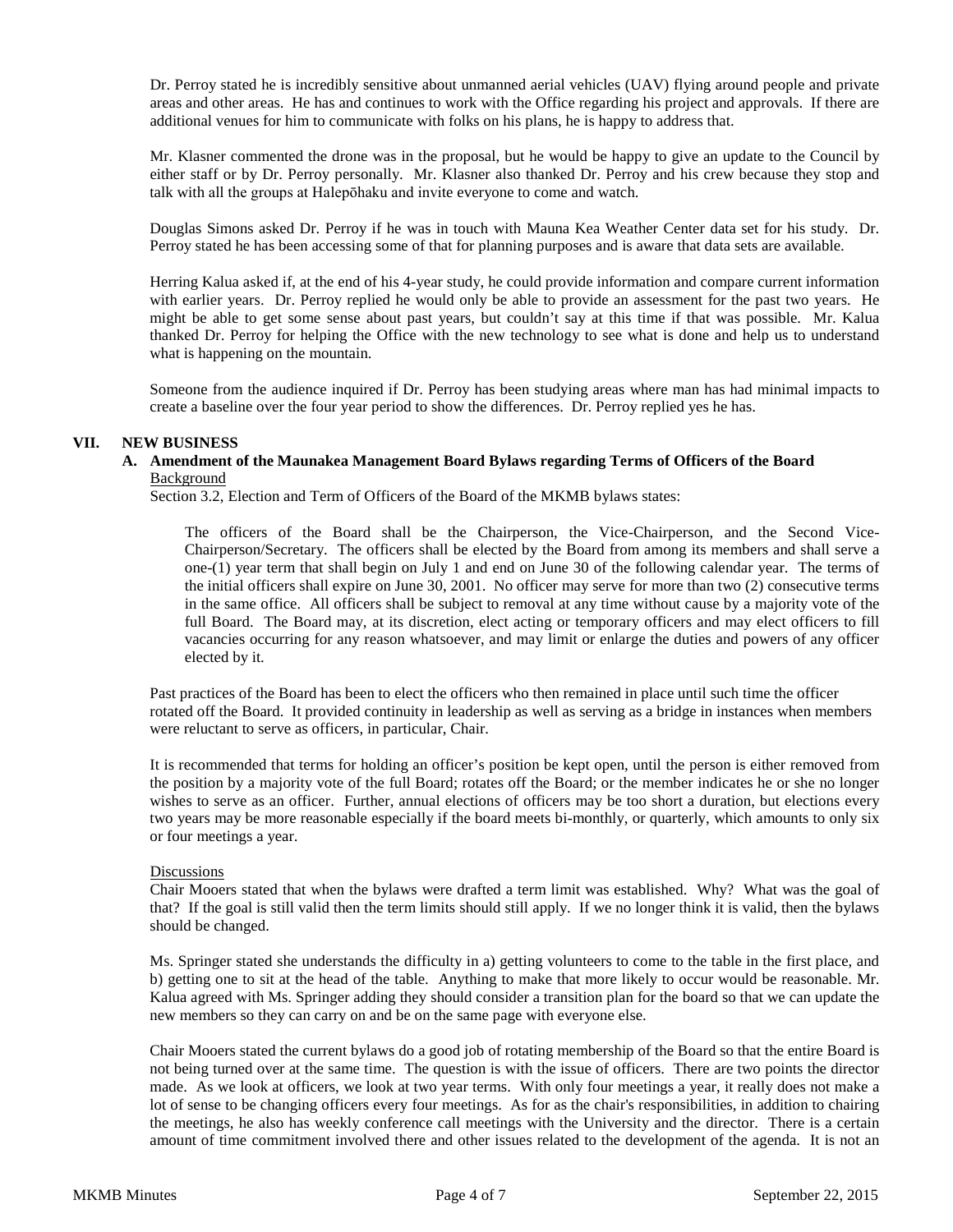overwhelming responsibility. And, obviously, because of the sensitive nature, you do become a target of some comments and some activity. He would strongly endorse the idea of a two year term. The question is, is there reason to believe we are better served to have a two year limit on officers or not?

Dr. Simons stated when he learned about the proposed change the part that struck him was the idea of having a complete potential turnover of leadership on an annual basis which is crazy. He completely agrees we need to change that and that two years is a reasonable arrangement. As long as we have as a group the latitude to reshuffle around to respond to circumstances which are currently quite dynamic. He is comfortable with the changes that are being proposed. It is hard to get volunteers and we have to be sensitive to that. He thanked Chair Mooers for stepping up and chairing because it does take time. It is a particularly challenging position right now for everyone.

Lehua Veincent concurred adding what we are trying to do is document something that is already common practice. We may not necessarily know what the chairperson does. It does speak to a lot things that happen behind the scenes. As we go through the things that we do go through, a lot of these things will be brought forward. As people move and shift at least there is some common understanding of what it entails as well.

Chair Mooers stated there are two issues. The first would be the length of the term of officers, which has been proposed by staff to be two years. There seems to be some concurrence for that change.

Barry Mizuno, as an ex-officio non-voting member, observed that this problem with officers is a common one to non-profits and filling these offices are always difficult. He concurred that it should be changed to two years.

## Action

Chair Mooers called for a motion to change the length of term of election of officers to two years. It was moved by Douglas Simons and seconded by Hannah Springer to extend the length of term to two years. The motion was carried unanimously.

## Discussion

The second issue is currently you can have two one year terms. What is the pleasure of this group? We have now changed the term to two years. Are we going for a one, two term? Or two, two year terms? Or any limit on terms? Currently the only limit on serving is that the appointment of our board members is for four year terms and no member may serve more than 12 consecutive years - 3 terms.

Ms. Springer stated two, two year terms seems reasonable to begin the conversation. She is not necessarily adverse to no term limits. Dr. Simons came to same conclusion. A pair of two year terms feels about right. Chair Mooers also agreed that two, two year terms is a reasonable suggestion. Mr. Veincent also agreed with that adding, because we do not meet often, the consistency is going to be an important piece especially with some of the things we are facing. He believes that a two, two year term is important.

Chair Mooers noted that staff had recommended no term limit. Director Nagata acknowledged that is fine. Technically the term would end when you rotate off.

## Action

Chair Mooers called for a motion for two, two year terms for officers. It was moved by Douglas Simons and seconded by Hannah Springer to set the term for officers to two two-year terms.

Greg Chun commented that he has served on a number of volunteer boards and most of them have moved away from term limits only because of the difficulty and challenges in recruiting people to come and serve. He knows that term limits are generally considered the best practice from a business point of view, but from a practical perspective many volunteer boards that he is part of took away from that. He thinks some form of term limit is good but he is not really set on what that looks like.

Ms. Springer asked Dr. Chun if any of the boards that he sits on has a regularly rotating chair so that everybody knows they will have a turn to chair the table. Dr. Chun replied yes, they all do. There are term limits on serving as an officer, but there are no term limits on being a member of the board. Once you become an officer usually the expectation is that you will serve until you work your way up and do your stint as chair.

Ms. Springer stated in some organizations she has sat on having a rotating chair everybody knows that they will have that kuleana to chair the table so they are a little more tolerant and committed to the diligence it takes to chair the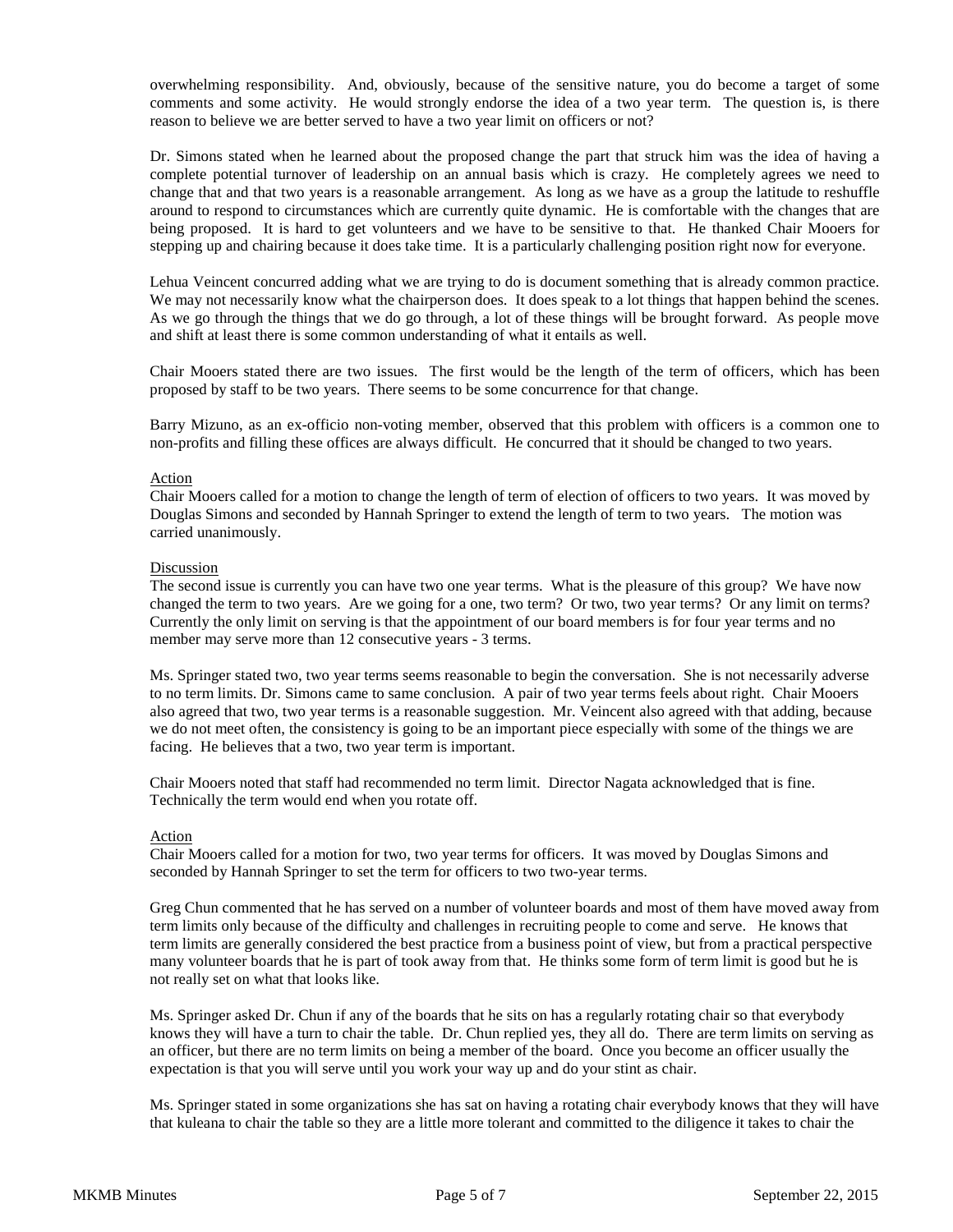table and appreciative of that effort. That is a way that she leans towards - that there is a rotation among all of the board members. She is not speaking against the motion but thought this may be something to think about.

Chair Mooers thought that was a good point. The motion before us now relates to the bylaws as far as the number of terms. His reading of it is that we would not have to change this because the bylaws now state shall serve for no more than two consecutive terms. We have already changed the term to two years, so we could leave the language as stated and that would accomplish our goal.

The proposal is not to amend the bylaws regarding the number of terms since we have already redefined the term as a two year term. This would accomplish the goal that has been expressed.

Chair Mooers called for a motion to confirm that we will leave the bylaws as far as number of terms at two. The motion was carried unanimously. Director Nagata will make the amendments as noted and circulate them with the minutes of this meeting.

## **B. Election of Board Officers**

Chair Mooers opened the floor for nominations of Board officers - Chair, 1st Vice Chair, and 2nd Vice Chair/Secretary.

Mr. Kalua nominated Gregory Mooers as chair and Mr. Veincent seconded the motion. Hearing no further nominations Chair Mooers closed the nominations. The motion was carried unanimously for Gregory Mooers for chairman.

Mr. Kalua nominated Hannah Springer as 1st vice chair and Mr. Veincent seconded the motion. Hearing no further nominations Chair Mooers closed the nominations. The motion was carried unanimously for Hannah Springer for 1st vice chair.

Mr. Kalua nominated Gregory Chun as 2nd vice chair/secretary. Hearing no further nominations Chair Mooers closed the nominations. The motion was carried unanimously for Gregory Chun for 2nd vice chair/secretary.

## **C. Information - Maunakea Invasive Species Management Plan Review**

Mr. Klasner reported the Maunakea Invasive Species Management Plan was originally approved by the Board in February 2015. There were a number of procedures that were still to be prepared. The plan is adaptive so as we learn it will continually be updated. There are six documents submitted for review. The Environment Committee reviewed these documents and the changes reflects the input from the Committee.

#### SOP 01 - Cleaning of Vehicles and Personal Belongings - Revision

Revisions basically say that if you are keeping stuff in an unkept lawn, like parking in a pasture, an inspection is required with every trip. No exceptions. This has implications to both cleaning requirements (SOP 01) and the inspection process (SOP 02).

SOP 02 - Inspection of Vehicles, Construction Materials, Scientific Equipment, & Supplies - Revision Same as SOP 01 above.

## SOP11 - Annual Alien Invertebrate Early Detection & Wēkiu Bug Monitoring - New

This puts in writing the methods used for annual monitoring. This is the annual monitoring for both wēkiu bug and invasive arthropods done by the Bishop Museum starting back in 2007. They have been producing annual reports and the Office has taken over the fieldwork and annual report process. This puts in writing the details of those methods to allow for future revisions to these methods as results from related projects such as cinder mapping (erosion study) help improve our understanding of habitat.

SOP B - Maunakea Vertebrate Threats, Identification, Collection, and Processing Guide - New Identifies threats from vertebrates and provides a guide to vertebrates found on the mountain.

SOP D - Maunakea Plant Threats, Identification, Collection & Processing Guide - New Identifies threats from vegetation and provides a guide to plants found on the mountain.

SOP Z - Revising the Invasive Species Management Plan This is the ground rules for reviewing and revising these plans.